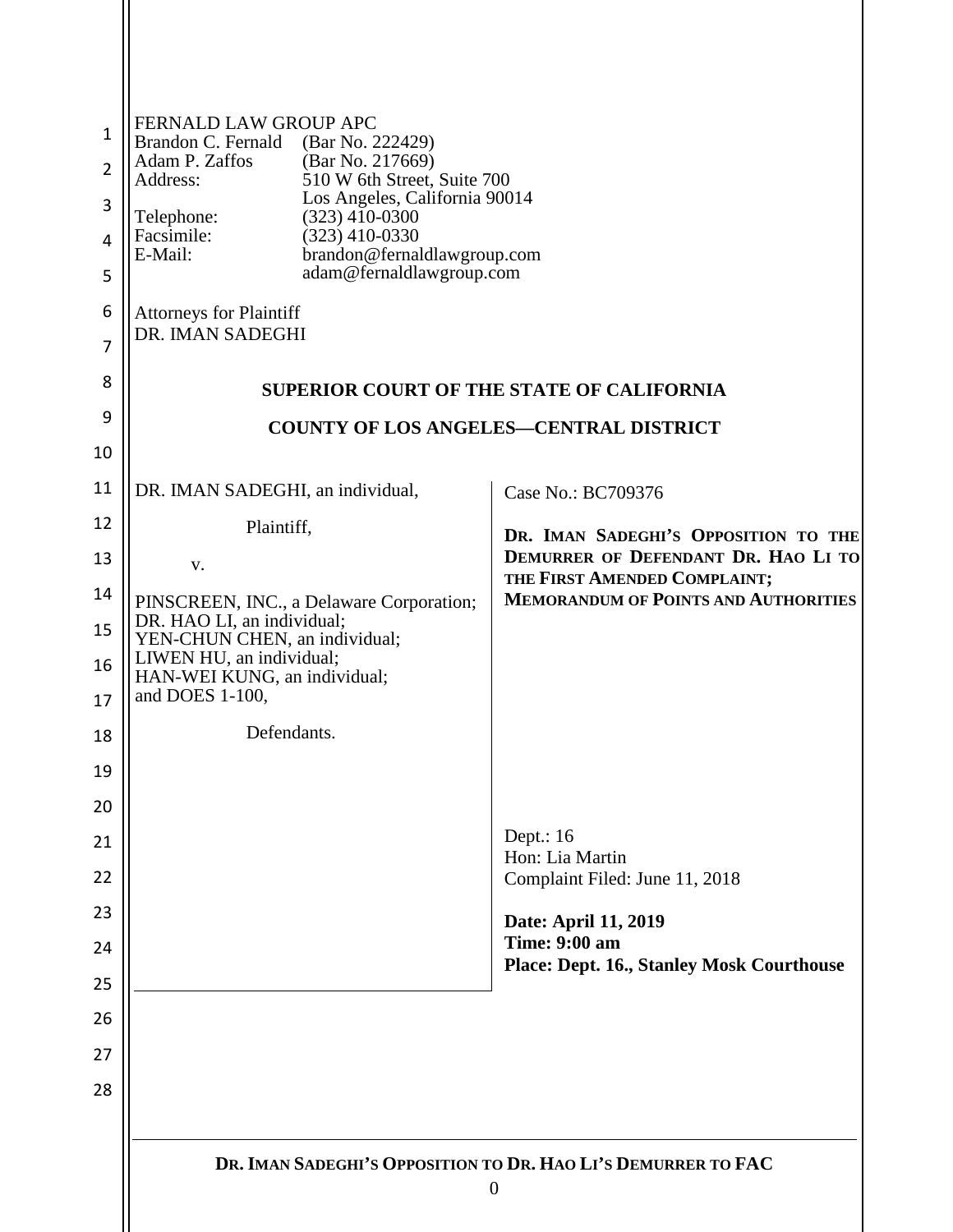3

17

18

19

20

21

1

#### **MEMORANDUM OF POINTS AND AUTHORITIES**

#### **I. FACTS**

#### **A. Statement of the case.**

4 5 6 7 8 9 10 11 12 13 14 15 16 This is an action for employment fraud and numerous consequent illegal acts. Plaintiff Iman Sadeghi, who holds a doctorate in Computer Science/Computer Graphics, developed and patented a novel hair-appearance technology used at Walt Disney Animation Studios. After having worked at Google as a software engineer for more than five years, Sadeghi was solicited by defendant Hao Li to join the leadership of a software start-up, Pinscreen Inc., which Li cofounded. Pinscreen specializes in automatically generating animated 3D face models, called *avatars*, from only a photograph of a person. Hao Li, Pinscreen's CEO, is an assistant professor at the University of Southern California. Dr. Sadeghi alleges—supporting these allegations with documentary proof in a verified complaint—that Dr. Li lied to and defrauded him when Li obtained Sadeghi's employment as Pinscreen's Vice President of Engineering. Li fraudulently induced Sadeghi to resign from Google and join Pinscreen by intentionally misrepresenting Pinscreen's technology as Li deceived the public, the scientific community, and its investors.

After being deceived into joining Pinscreen, Sadeghi gradually discovered Li's grotesque academic and professional misconduct. Among his various transgressions, Li perpetrated a scientific hoax by proclaiming Pinscreen's avatars as automatically generated using "cutting-edge" deep neural networks and artificial intelligence. In reality, the avatars were being manually prepared and tweaked by Pinscreen employees and freelance artists.

 $22$ 23 24 25 In retaliation for Sadeghi's whistleblowing and objections to Li's data fabrication, academic misconduct, fraud on investors, labor law violations, and immigration law violations, Pinscreen illegally terminated Sadeghi within his first working hour after Pinscreen deceived an audience of thousands.

26 27 28 Sadeghi's significant contributions to Pinscreen are well documented and his personnel file is bereft of any concerns whatsoever regarding his performance or employment. Li boasted about having Sadeghi onboard at Pinscreen, celebrating him as "the best" in digital hair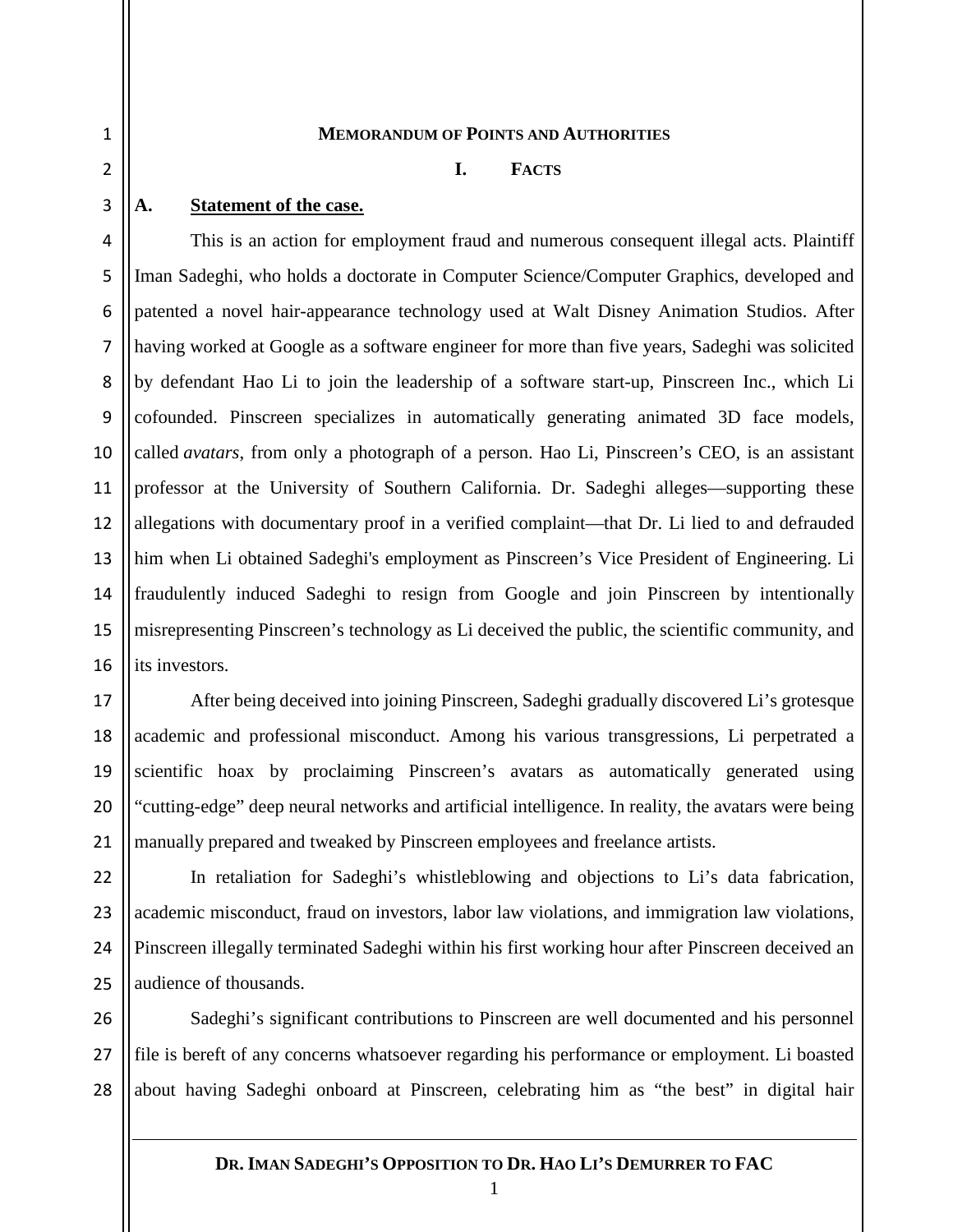1 appearance which is a stark contrast to Li now maligning Sadeghi as "an abject failure."

The consequent torts committed by Li include a brutal battery of Sadeghi, where Li and a *group* of employees, under Li's commands, physically attacked Sadeghi and invaded his belongings. Even though the security cameras captured the brutal attack, Li denied the allegations in the press stating "all the allegations are 100% false," "no one assaulted [Sadeghi]," and went so far as to allege that "the exact opposite happened." The now public security camera footage of the battery<sup>[1](#page-2-0)</sup> confirms Sadeghi's allegations and exposes Li's lies.

# **B. The ruthless character required to perpetrate a fraud on the core values of one's profession combined with the stakes for Li may help the Court understand Li's approach to this litigation: deny everything, concede nothing.**

Whereas this case directly concerns Li's fraud on Sadeghi, it is most germane that Li's fraud on Sadeghi was in furtherance of the fraudulent product offered by Li's company. To fully understand Li's motives, the Court will need to consider the significance of the broader fraud as it bears on Li, a rising assistant professor. When levelled against an academician and scientist, the allegations against Li are grave. The strongest community strictures prohibit scientists from submitting fabricated data; in so doing—violating core ethical commitments of his profession— Li incurred the most serious professional risks.

18 19 20 21  $22$ 23 24 25 26 True to his make-absolutely-no-concessions mindset, Li has been thoroughly unreasonable in meet and confer. After two full hours of intensive consultation between attorneys over Li's scattershot objections, defense counsel refused to budge from the position that Sadeghi has not and *cannot* state a single cause of action and that Li intending to demur to all causes of action justifies him obstructing all discovery. This is a quite sophisticated abuse of the process. This is not to say that Li's refusing to respond substantively to discovery would be justified even if Sadeghi has failed to state any cause of action. Settled law refutes Li as Sadeghi has discussed in his motion to compel Li to respond to discovery. That motion is scheduled to be heard on April 4, 2019 before the Court.

27

<span id="page-2-0"></span>28

2

3

4

5

6

7

8

9

10

11

12

13

14

15

16

17

Li's obstructionism exploits the demurrer process for delay, impediment of discovery, and

1 <http://sadeghi.com/dr-iman-sadeghi-v-pinscreen-inc-et-al/#battery>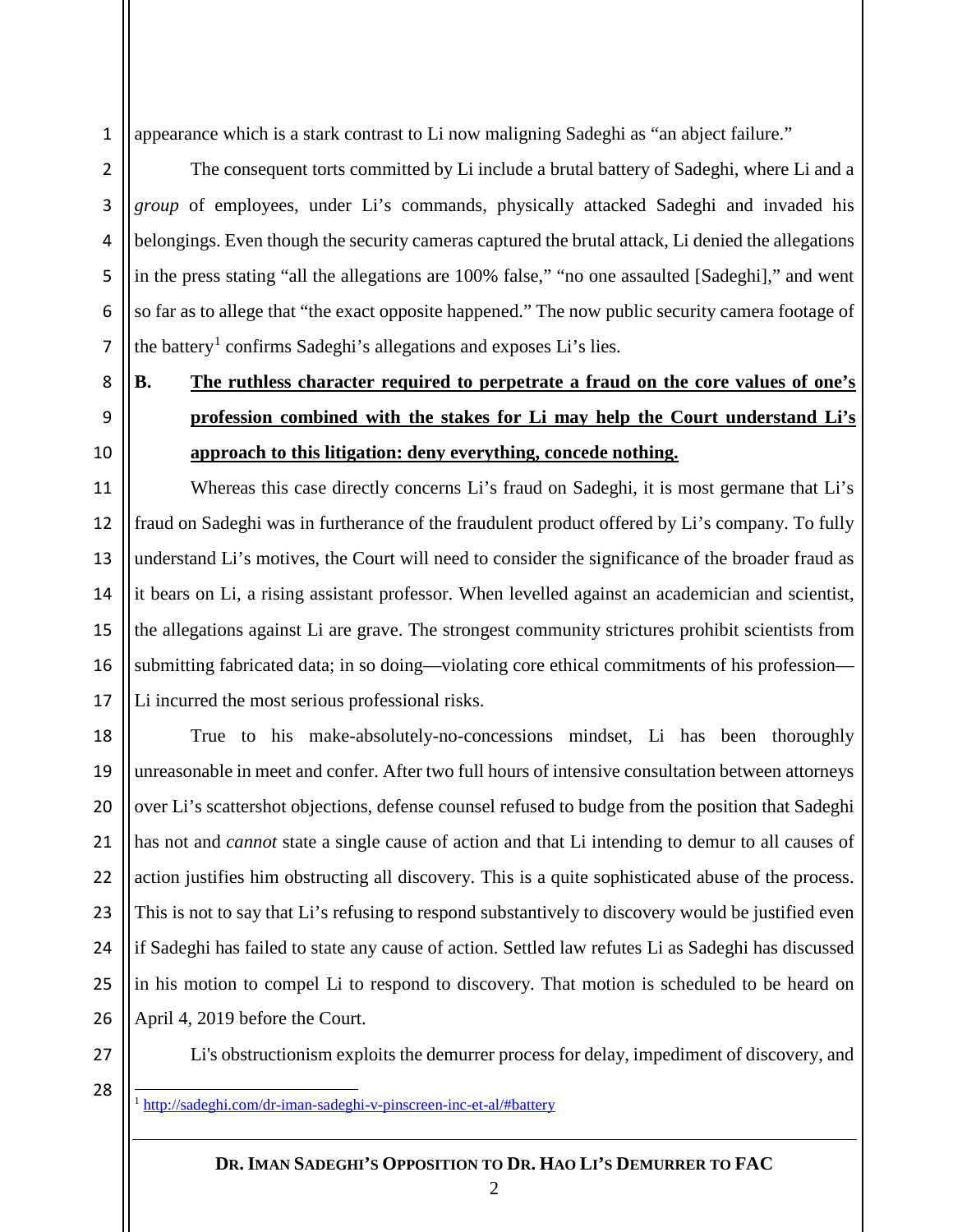1 2 imposition of unnecessary legal expense, the opposite of the intents of the Discovery Act and Trial Court Delay Reduction Act.

Li's "speaking demurrer," accompanied by a "speaking motion to strike," argues facts, misstates facts, misstates case laws, misquotes case laws, fails the pleading requirements, is unintelligible, relies entirely on inapposite cases, is refuted by settled law and must be overruled.

3

4

5

6

7

8

9

10

11

12

13

14

15

23

24

25

26

27

28

## **C. Pinscreen's technology relevant to Li's fraud and Sadeghi's expertise.**

Li's demurrer conflates two separate processes of Pinscreen's technology: [a] the process of automatically generating the *Hair Shape* and [b] the process of generating the *Hair Appearance* of the output avatar. The distinction is imperative because the former is related to Li's fraud and the latter is related to Sadeghi's expertise.

The following diagram demonstrates subprocesses of Pinscreen's avatar generation technology (FAC ¶¶ 56–64). The Hair Shape process as well as other processes marked with an *asterisk ( \* )* are related to Li's fraud (FAC ¶¶ 97–221). The Hair Appearance process, marked with an *obelisk*  $(\tau)$ , is within Sadeghi's expertise and was significantly improved by his contributions (FAC ¶¶ 86–89):



### 1. Li's fraud involved faking the automatic generation of *Hair Shapes*.

Li perpetrated fraud by proclaiming Pinscreen's avatars as automatically generated using deep neural networks when in reality, the avatars were being manually prepared and tweaked by Pinscreen employees and freelance artists (FAC  $\P$  97–221). The following figure compares one of Li's fabricated avatars with manually prepared hair shape (middle) to an actual automatically generated avatar using Pinscreen's app more than a year later (right) (FAC ¶¶ 170–173):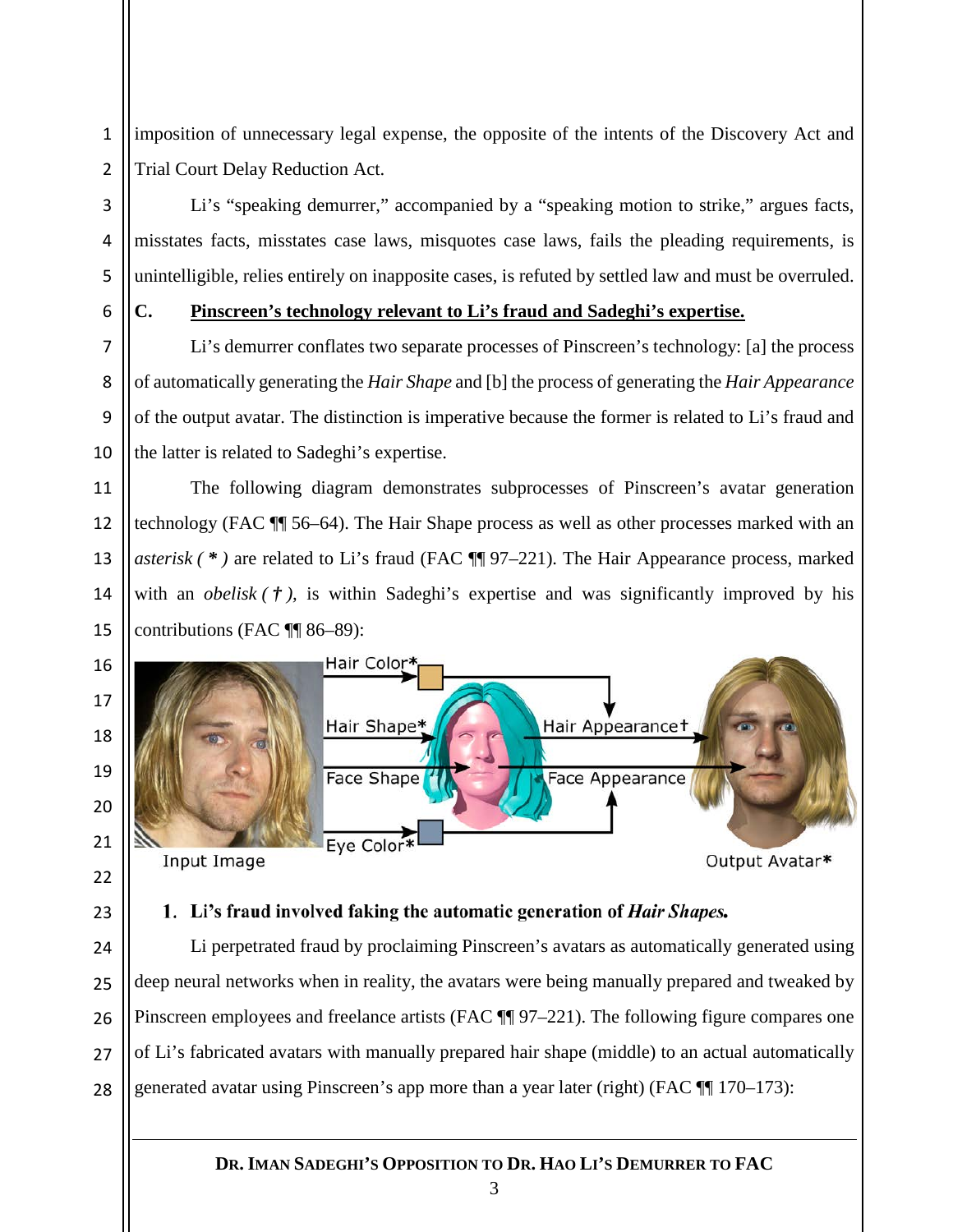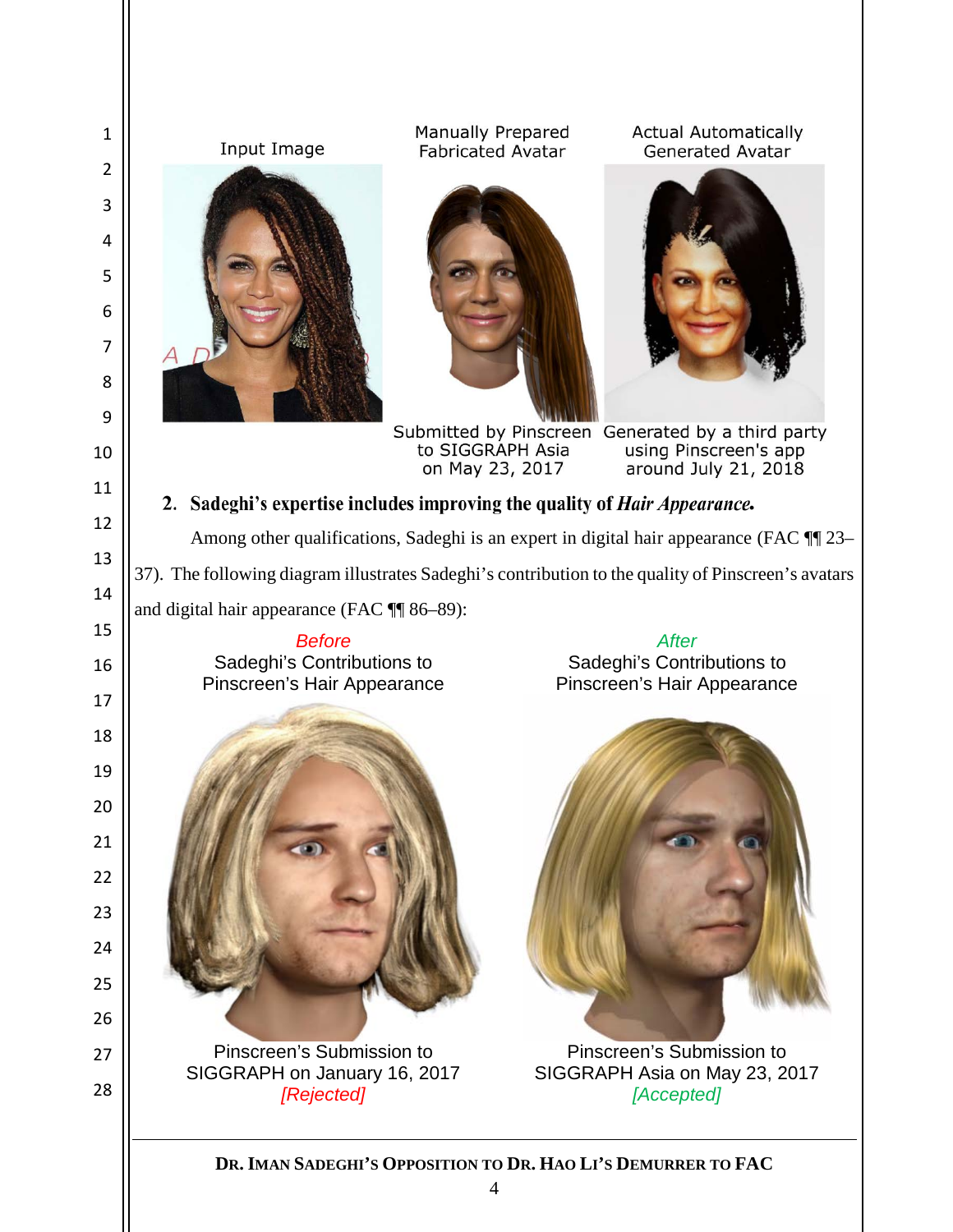<span id="page-5-8"></span><span id="page-5-7"></span><span id="page-5-6"></span><span id="page-5-5"></span><span id="page-5-4"></span><span id="page-5-3"></span><span id="page-5-2"></span><span id="page-5-1"></span><span id="page-5-0"></span>

| 1              | II.<br><b>ARGUMENT</b>                                                                                                                                                                                                                                                                                                                                  |  |  |
|----------------|---------------------------------------------------------------------------------------------------------------------------------------------------------------------------------------------------------------------------------------------------------------------------------------------------------------------------------------------------------|--|--|
| $\overline{2}$ | Li's "speaking" demurrer must be overruled for violating the standard of review.<br>A.                                                                                                                                                                                                                                                                  |  |  |
| 3              | "A demurrer tests the legal sufficiency of factual allegations in a complaint." <sup>2</sup> It must                                                                                                                                                                                                                                                    |  |  |
| 4              | admit all facts on the face of the pleading and all that may be inferred, "no matter how unlikely                                                                                                                                                                                                                                                       |  |  |
| 5              | or improbable, and without regard to the [plaintiff]'s ability to prove them." <sup>3</sup> A pleading must be                                                                                                                                                                                                                                          |  |  |
| 6              | "liberally construed in favor of the pleader," be "read as a whole, not word by word," <sup>4</sup> and survive                                                                                                                                                                                                                                         |  |  |
| 7              | a demurrer insofar as it states, "however inartfully, facts disclosing some right to relief." <sup>5</sup>                                                                                                                                                                                                                                              |  |  |
| 8<br>9<br>10   | "[A] factual question  cannot be resolved on demurrer. <sup>6</sup> 'facts have no place in a demurrer' <sup>7</sup> Demurrers supported by evidence are referred to as 'speaking' demurrers and are improper. <sup>8</sup> 'the "speaking d<br>precluded from morphing the demurrer into a motion for summary judgment<br>or minitrial." <sup>10</sup> |  |  |
| 11             |                                                                                                                                                                                                                                                                                                                                                         |  |  |
| 12             | Li's arguments are based, almost entirely, on his injected contrary facts not on the face of                                                                                                                                                                                                                                                            |  |  |
| 13             | the FAC. Li relies on his version of events and morphs the demurrer into a slew of inapposite<br>fact-determining minitrials. Li's improper "speaking" demurrer is not recognized in this state and<br>must be overruled in its entirety.                                                                                                               |  |  |
| 14             |                                                                                                                                                                                                                                                                                                                                                         |  |  |
| 15             |                                                                                                                                                                                                                                                                                                                                                         |  |  |
| 16             | Li's demurrer must be overruled because one of its conjunctively stated grounds-<br><b>B.</b>                                                                                                                                                                                                                                                           |  |  |
| 17             | the ground for being "uncertain"—does not exist.                                                                                                                                                                                                                                                                                                        |  |  |
| 18             | The grounds for Li's demurrer to the FAC as a whole and to each Cause of Action                                                                                                                                                                                                                                                                         |  |  |
| 19             | "CoA") are stated conjunctively—as "fails to state facts sufficient to constitute a cause of action                                                                                                                                                                                                                                                     |  |  |
| 20             | and is uncertain"—and not in separate paragraphs in violation of pleading requirements:                                                                                                                                                                                                                                                                 |  |  |
| 21             | "Each ground of demurrer must be in a separate paragraph." (Cal Rules of Curt<br>3.1320(a)                                                                                                                                                                                                                                                              |  |  |
| 22             | "[W] here the grounds are stated conjunctively all the grounds must exist, or the                                                                                                                                                                                                                                                                       |  |  |
| 23             | <sup>2</sup> Rakestraw v. California Physicians' Service, 81 Cal. App. 4th 39 (Cal. Ct. App. 2000)                                                                                                                                                                                                                                                      |  |  |
| 24             | <sup>3</sup> Bock v. Hansen, 225 Cal. App. 4th 215 (Cal. Ct. App. 2014)<br><sup>4</sup> Rosenfeld, Meyer Susman v. Cohen, 146 Cal. App. 3d 200 (Cal. Ct. App. 1983)                                                                                                                                                                                     |  |  |
| 25             | <sup>5</sup> Longshore v. County of Ventura, 25 Cal. 3d 14 (Cal. 1979)<br><sup>6</sup> Ferrick v. Santa Clara Univ., 181 Cal. Rptr. 3d 68 (Cal. Ct. App. 2014)                                                                                                                                                                                          |  |  |
| 26             | <sup>7</sup> Bainbridge v. Stoner, 16 Cal. 2d 423 (Cal. 1940)<br><sup>8</sup> Mohlmann v. City of Burbank, 179 Cal. App. 3d 1037 (Cal. Ct. App. 1986)<br><sup>9</sup> 5 Witkin, Cal. Procedure (5th ed. 2008) Pleading, § 948, p. 364.                                                                                                                  |  |  |
| 27             |                                                                                                                                                                                                                                                                                                                                                         |  |  |
| 28             | <sup>10</sup> Kofi Kessey, MD/PHD, Inc. v. Los Robles Reg'l Med. Ctr., 2d Civil No. B279550 (Cal. Ct. App. Jan. 18, 2018)                                                                                                                                                                                                                               |  |  |
|                |                                                                                                                                                                                                                                                                                                                                                         |  |  |
|                |                                                                                                                                                                                                                                                                                                                                                         |  |  |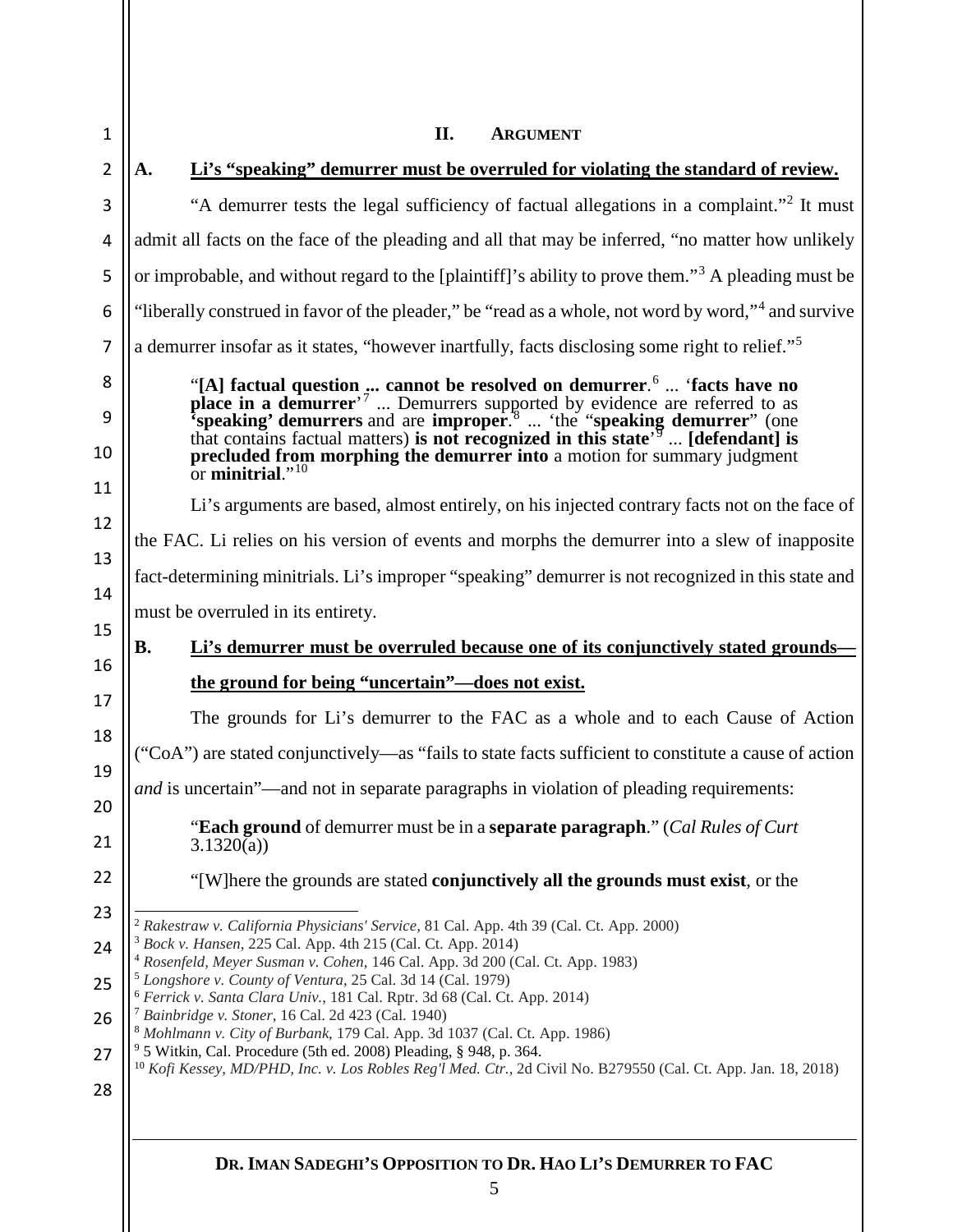<span id="page-6-8"></span><span id="page-6-7"></span><span id="page-6-6"></span><span id="page-6-5"></span><span id="page-6-4"></span><span id="page-6-3"></span><span id="page-6-2"></span><span id="page-6-1"></span><span id="page-6-0"></span>

| $\mathbf{1}$   | demurrer should be <b>overruled</b> ." <sup>11</sup>                                                                                                                                                                                                 |  |  |
|----------------|------------------------------------------------------------------------------------------------------------------------------------------------------------------------------------------------------------------------------------------------------|--|--|
| $\overline{2}$ | Consequently, unless all of its grounds—including its ground for uncertainty—exist as to                                                                                                                                                             |  |  |
| 3              | each cause of action, Li's demurrer must be overruled.                                                                                                                                                                                               |  |  |
|                | 1. The FAC is not uncertain according to settled law.                                                                                                                                                                                                |  |  |
| 4<br>5         | First, Li's demurrer "is insufficient unless [it] points out specifically wherein the pleading                                                                                                                                                       |  |  |
| 6              | is ambiguous, uncertain or unintelligible." <sup>12</sup> Li's "failure to specify the uncertain aspects of [the]                                                                                                                                    |  |  |
| 7              | complaint will defeat [the] demurrer based on the grounds of uncertainty." <sup>13</sup>                                                                                                                                                             |  |  |
| 8<br>9         | "The demurrer  fails to direct the attention to any portion of the complaint<br>alleged to be uncertain, or ambiguous or unintelligible, and, therefore, was<br>properly overruled." <sup>14</sup>                                                   |  |  |
|                | Second, Li's demurrer for uncertainty is <i>strictly construed</i> and must be overruled so long                                                                                                                                                     |  |  |
| 10<br>11       | as the FAC gives notice of the issues sufficient for Li to prepare a defense:                                                                                                                                                                        |  |  |
|                | "[D] emurrers for <b>uncertainty</b> are <b>disfavored</b> , and are granted only if the                                                                                                                                                             |  |  |
| 12<br>13       | pleading is so incomprehensible that a defendant cannot reasonably respond. <sup>15</sup><br>a 'demurrer for uncertainty is <b>strictly construed</b> , even where a complaint is in                                                                 |  |  |
| 14             | some respects uncertain, because ambiguities can be clarified under modern discovery procedures.' <sup>16</sup> 'Where the allegations of the complaint are<br>sufficiently clear so as to apprise a defendant of the issues he must meet, a special |  |  |
| 15             | demurrer should not be sustained, even though the allegations of the complaint<br>may not be as clear or as detailed as might be desired. <sup>'17</sup> A complaint will be                                                                         |  |  |
| 16             | <b>upheld</b> 'so long as it gives notice of the issues <b>sufficient to enable preparation</b> of a defense. <sup>18</sup> Because [defendant] never argued or even suggested that the                                                              |  |  |
| 17             | FAC compromised her preparation of a defense, we hold that the FAC was not<br>$uncertain.^{19}$                                                                                                                                                      |  |  |
| 18             | Not only has Li never argued that the FAC compromised his preparation of a defense, but                                                                                                                                                              |  |  |
| 19             | Li has also stated several <i>inapposite weak</i> affirmative defenses in his "speaking" demurrer.                                                                                                                                                   |  |  |
| 20             | Therefore, the FAC must not be uncertain. Since Li has failed to demonstrate uncertainty, the                                                                                                                                                        |  |  |
| 21             | conjunctively stated grounds for uncertainty do not exist.                                                                                                                                                                                           |  |  |
| 22             | Wherefore, Li's demurrer must be overruled in its entirety.                                                                                                                                                                                          |  |  |
| 23             | <sup>11</sup> Butler v. Wyman, (1933) 128 Cal. App. 736 (Cal. Ct. App. 1933)                                                                                                                                                                         |  |  |
| 24             | <sup>12</sup> Coons v. Thompson, 75 Cal. App. 2d 687 (Cal. Ct. App. 1946)<br><sup>13</sup> Fenton v. Groveland Community Services Dist, 135 Cal. App. 3d 797 (Cal. Ct. App. 1982)                                                                    |  |  |
| 25             | <sup>14</sup> Muraco v. Don, 79 Cal. App. 738 (Cal. Ct. App. 1926)<br><sup>15</sup> Lickiss v. Fin. Indus. Regulatory Auth., 208 Cal. App. 4th 1125 (Cal. Ct. App. 2012)                                                                             |  |  |
| 26             | <sup>16</sup> Khoury v. Maly's of California, Inc. (1993) 14 Cal.App.4th 612, 616.<br><sup>17</sup> Beeler v. West American Finance Co. (1962) 201 Cal.App.2d 702, 706.                                                                              |  |  |
| 27             | <sup>18</sup> Doe v. City of Los Angeles (2007) 42 Cal.4th 531, 549-550.<br><sup>19</sup> Burk v. Hirsch, B266666 (Cal. Ct. App. Jun. 14, 2016).                                                                                                     |  |  |
| 28             |                                                                                                                                                                                                                                                      |  |  |
|                |                                                                                                                                                                                                                                                      |  |  |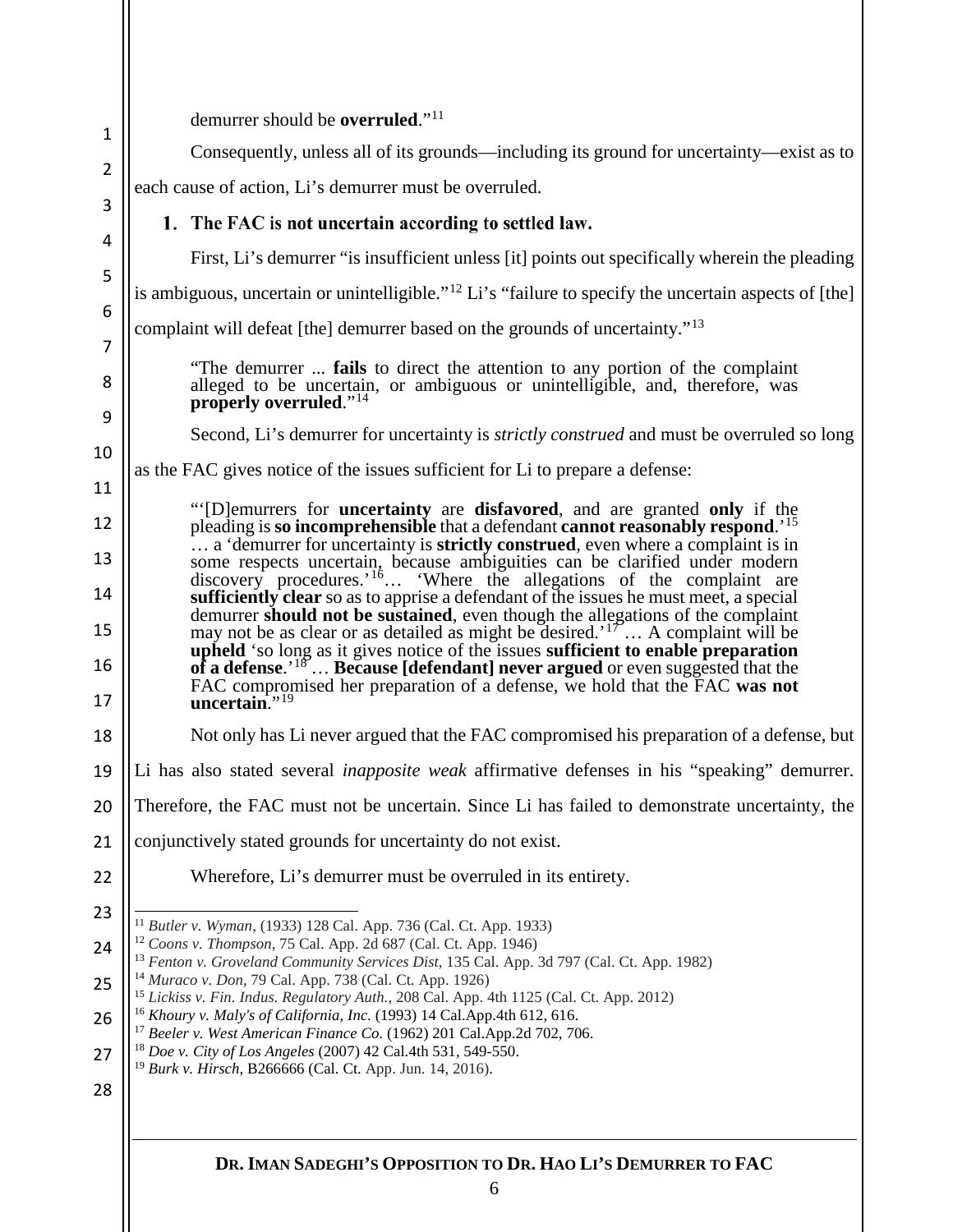## 2. Unlike the FAC, Li's demurrer is unintelligible and uncertain.

2 3 4 In reference to Sadeghi's objections to Pinscreen's fraudulent public demo during SIGGRAPH 2017 Real-Time Live, Li alleges, "[Sadeghi] objected to Pinscreen representing at a trade show that avatars worked more smoothly than they actually did."<sup>[20](#page-7-0)</sup> This statement is self-contradictory and incomprehensible because the avatars can never perform more smoothly than they actually do—unless they have been misrepresented to appear as such.

7

5

6

**C. Li is a proper defendant for the tortious conduct that he personally participated in**

## 8

9

10

11

12

13

**or directed. Workers Compensation ("WC") does not protect Li and is not a remedy.** "**Directors** are **jointly liable** with the corporation and may be **joined as** 

**defendants** if they **personally directed or participated in the tortious conduct**. … Directors are liable to third persons injured by their own tortious conduct regardless of whether they acted on behalf of the corporation and regardless of whether the corporation is also liable."<sup>[21](#page-7-1)</sup>

Li personally defrauded Sadeghi to resign from Google and join Pinscreen by intentional

misrepresentation (1<sup>st</sup> CoA (FAC  $\P$  298–314)) and intentional concealment (2<sup>nd</sup> CoA (FAC

14 ¶¶ 315–327)). Li directed and participated in the battery of Sadeghi (3rd CoA (FAC ¶¶ 328–337))

15 and invasion of his privacy  $(14<sup>th</sup> CoA (FAC  $\P\P 424-428)$ ). In addition, Li interfered with$ 

16 Sadeghi's contract with Pinscreen based on personal motives and unrelated to his agency for

17 Pinscreen (8<sup>th</sup> CoA (FAC ¶¶ 383–391)) and therefore is liable for his intentional interference:

"[I]f the **manager**'s actions were **not for the benefit of the company**, the manager **loses** his or her **'interested party' status** and can be **liable for intentional interference**. … to the extent the manager is acting for his or her **personal benefit** and not for the benefit of the company, the manager is a **stranger** to the relationship between the employee and the employer."<sup>2</sup>

21  $22$ 

23

18

19

20

1. Li may not hide behind the shield of WC because Sadeghi was defrauded, battered

## and invaded outside the course of—also *before* or *after*—his employment.

Contrary to Li's contention, WC is not a remedy because: [1] Sadeghi was fraudulently

24 induced to join Pinscreen (FAC ¶¶ 70–85) during Li's solicitation of Sadeghi (FAC ¶ 38–54) and

- 25 *before* his employment at Pinscreen, [2] Sadeghi was battered and invaded (FAC  $\P$  173–284)
- 26 *after* his termination from Pinscreen, [3] Sadeghi's Intentional Infliction of Emotional Distress
- <span id="page-7-0"></span>27

<span id="page-7-2"></span><span id="page-7-1"></span>28 <sup>21</sup> *Frances T. v. Village Green Owners Assn*, 42 Cal. 3d 490 (Cal. 1986) internal citations omitted.

 $20$  Li's Demurrer 13:10–12; Pinscreen's Demurrer 14:10–11

<sup>22</sup> *Graw v. Los Angeles County Metropolitan Transportation Authority*, 52 F. Supp. 2d 1152 (C.D. Cal. 1999)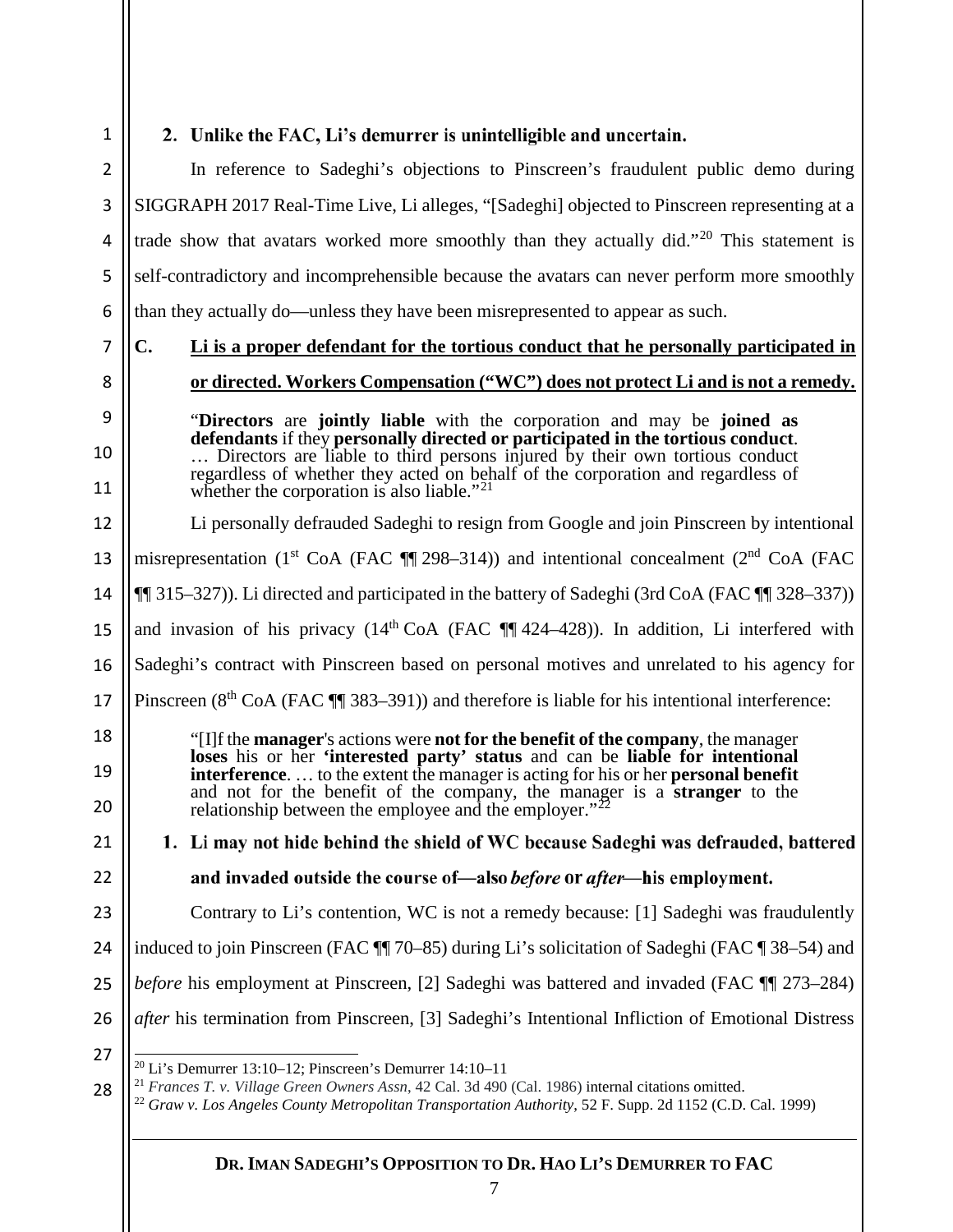1 2 3 ("IIED") claim ( $9<sup>th</sup> CoA$  (FAC  $\P$  392–398)) is not subject to WC, and [4] none of Li's violations fall within the "reasonably anticipated condition" of Sadeghi's role as the Vice President of Engineering at Pinscreen:

> "The **infliction of emotional distress** continues to be one wrong for which the **workers' compensation** system provides **no remedy**. …when employers step out of their roles as such and commit acts which do **not fall within the reasonably anticipated conditions of work**, they may **not then hide behind the shield of workers' compensation**. …

[T]he exclusivity doctrine does not apply to prevent [plaintiff] from stating **a cause of action** against [defendant] for assault and **battery**"[23](#page-8-0)

2. Li is liable for his physical acts of aggression and invasion of privacy.

*California Labor Code* §3601(a) gives an employee the right to bring an action against other employees for injuries caused by "physical acts of aggression." FAC establishes Li's "brutal physical attack" (FAC ¶ 337) when Li forcefully grabbed, restrained and physically attacked Sadeghi (FAC ¶¶ 280, 330) causing injuries to Sadeghi's eye and shoulder (FAC ¶¶ 283, 335).

Besides, Li's contention that he is not liable for invasion of Sadeghi's privacy because Li was not Sadeghi's employer is a non sequitur; any individual can invade the privacy of another regardless of the existence of an employment relationship.

# 3. Li relies on entirely inapposite cases, misstates and misquotes them to argue against his liability and ludicrously coins a fantastical phrase "strangers-interlopers"!

Li argues for his privilege as a "manager" performing "personnel actions" when he fraudulently induced Sadeghi to resign from Google and join Pinscreen. However, inducement is not a personnel action*[24](#page-8-1)* and Li was not Sadeghi's manager when Sadeghi was at Google! Li further relies on entirely inapposite cases<sup>[25](#page-8-2),[26](#page-8-3)</sup> to argue for his "manager/employee privilege" when Li was not even Sadeghi's manager nor Sadeghi's co-worker.

Li attempts to hide behind the shield of WC by relying on an inapposite case*[27](#page-8-4)* where an

24 25

4

5

6

7

8

9

10

11

12

13

14

15

16

17

18

19

20

21

22

23

- <sup>27</sup> *Fretland v. County of Humboldt*, 69 Cal. App. 4th 1478 (Cal. Ct. App. 1999)
- 28

 <sup>23</sup> *Hart v. National Mortgage Land Co.*, 189 Cal. App. 3d 1420 (Cal. Ct. App. 1987)

<span id="page-8-1"></span><span id="page-8-0"></span><sup>26</sup> <sup>24</sup> Sheppard v. Freeman, 67 Cal. App. 4th 339 (Cal. Ct. App. 1998) "... personnel actions, e.g. termination, demotion, discipline, transfers, compensation-setting, work assignments, and/or performance appraisals" <sup>25</sup> *Graw v. Los Angeles County Metropolitan Transportation Authority*, 52 F. Supp. 2d 1152 (C.D. Cal. 1999)

<span id="page-8-4"></span><span id="page-8-3"></span><span id="page-8-2"></span><sup>27</sup> <sup>26</sup> *McCabe v. Gen. Foods Corp.* (9th Cir.1987) 811 F.2d 1336,1339.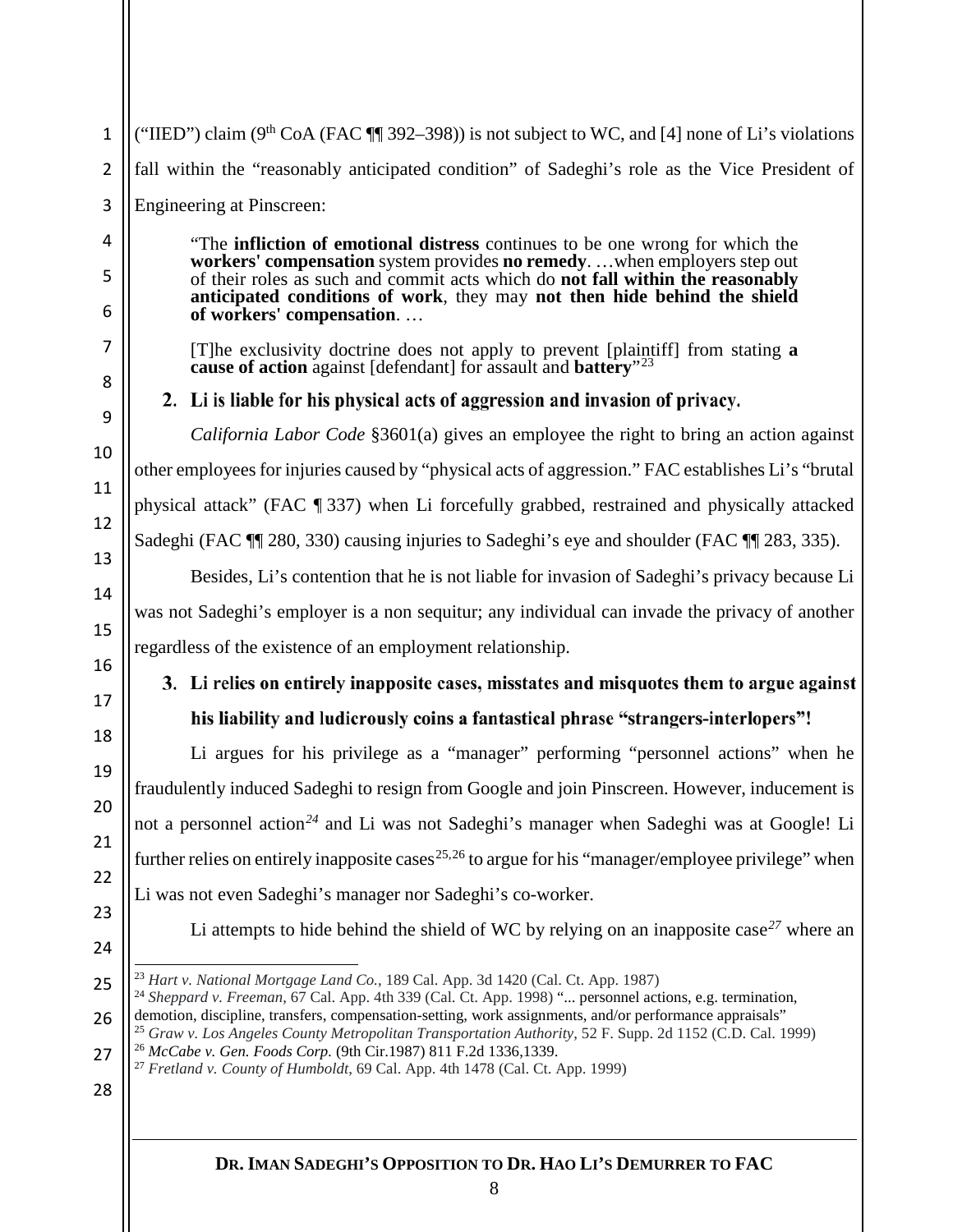employee was holding the employer liable for a battery committed by a co-employee during the course and scope of their employment—Sadeghi was battered *after* his termination. Li also references another inapposite  $case^{28}$  $case^{28}$  $case^{28}$  where the emotional distress claim was based on wrongdoings occurring during the "normal course of the employer-employee relationship." Furthermore, contrary to Li's contention, the terms "course of employment" and "scope of employment" are conclusions of  $fact^{30}$  $fact^{30}$  $fact^{30}$  and not legal conclusions.

 To deny his liability for his intentional interference with Sadeghi's contract, Li misstates an inapposite case*[31](#page-9-3)* and fabricates a farcical requirement for all tortious interference having to occur "under the guise of competition."[32](#page-9-4) More ludicrously, Li misquotes another inapposite case*[33—](#page-9-5)*which merely holds that *Pinscreen* is not liable for interfering with its own contract with Sadeghi—by misconstruing an *em dash ("—")* as a *hyphen ("-")* and contrives a fantastical compound phrase "strangers-interlopers"[34](#page-9-6) out of the original text:

"The tort duty not to interfere with the contract falls only on strangers — interlopers who have no legitimate interest in ... the contract's performance."

# **D. Sadeghi was damaged by fraudulent inducement** *and* **wrongful termination. Sadeghi is entitled to** *all* **damages including punitive and emotional distress.**

Li contends that because Sadeghi's Google income and benefits were temporarily substituted for by those of Pinscreen, Sadeghi is only entitled to damages from the wrongful termination and not the fraudulent inducement. [35](#page-9-7) However, this particular situation was considered in *Lazar v. Superior Court* and the court held:

"[I]t has long been the rule that where a contract is secured by **fraudulent representations**, the injured party may elect to affirm the contract and **sue for the fraud**. … as to his **fraud claim** [plaintiff] may properly seek **damages** for … the loss of security and income associated with his **former employment** ... [plaintiff] must rely on his **contract claim** for recovery of any loss of income allegedly

<span id="page-9-4"></span><span id="page-9-3"></span>

## 

<span id="page-9-1"></span><span id="page-9-0"></span> *Miklosy v. Regents of Univ. of California*, 44 Cal. 4th 876 (Cal. 2008) Li's Demurrer 10:26

<span id="page-9-2"></span> *May v. Farrell*, 94 Cal. App. 703 (Cal. Ct. App. 1928)

*I-CA Enterprises, Inc. v. Palram Americas, Inc.*, 185 Cal. Rptr. 3d 24 (Cal. Ct. App. 2015)

Li's Demurrer 12:27–28, 13:1–2 33 *Applied Equipment Corp. v. Litton Saudi Arabia Ltd.*, 7 Cal. 4th 503 (Cal. 1994)

<span id="page-9-7"></span><span id="page-9-6"></span><span id="page-9-5"></span> Li's Demurrer 12:20–23

Li's Demurrer 8:5–18; Pinscreen's Demurrer 6:3–16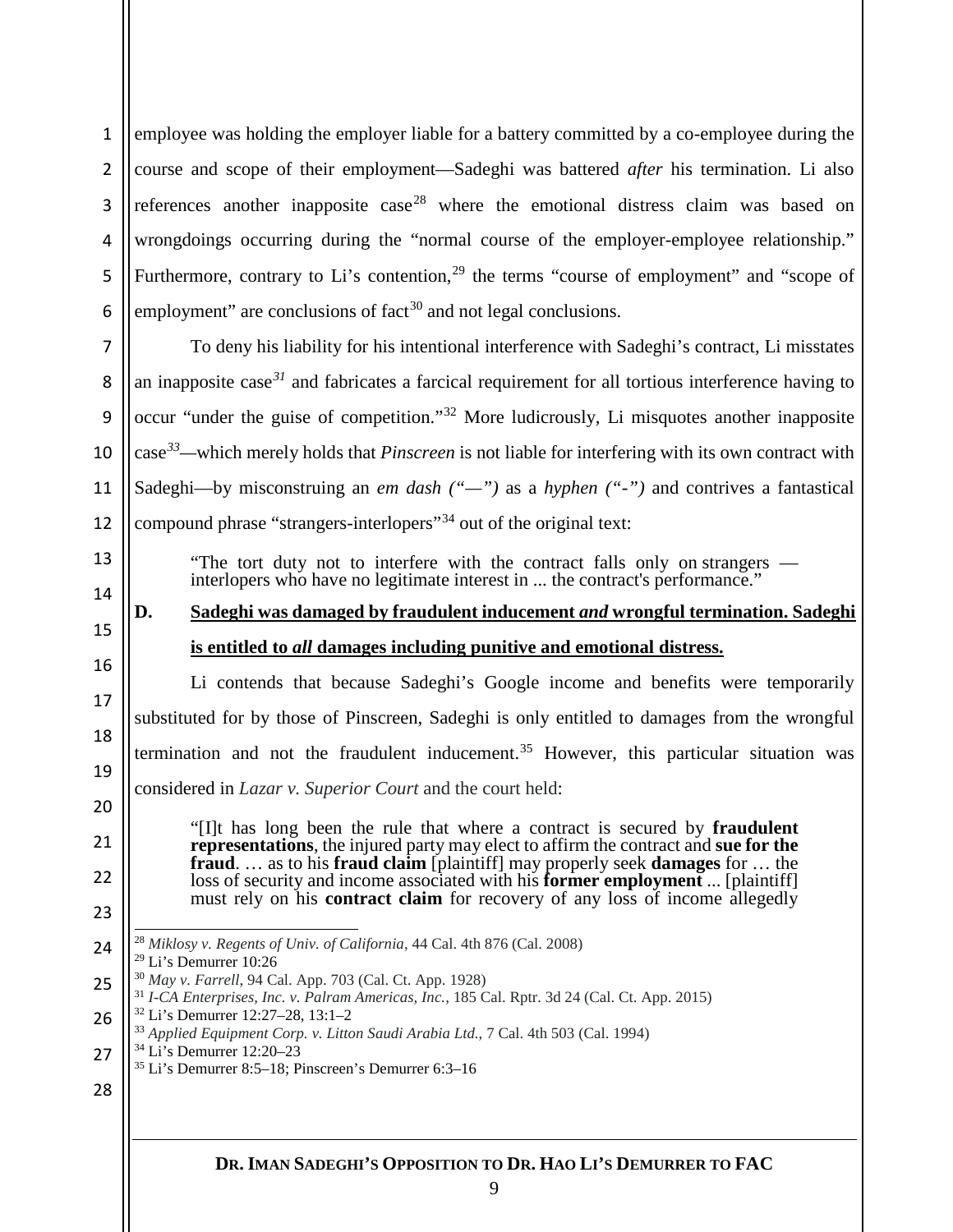1

caused by **wrongful termination** of his employment … Moreover, any overlap between damages recoverable in tort and damages recoverable in contract would be limited by the rule against double recovery. [plaintiff], therefore, may proceed with his claim for **fraud in the inducement of employment contract**, properly seeking damages for '**all the detriment** proximately caused thereby' (Civ. Code, § 3333), as well as appropriate **exemplary damages** (Civ. Code, § 3294)."[36](#page-10-0)

# 1. Li's objections to relief demands are inapposite in a demurrer and nonetheless refuted by settled law including Li's very own inapposite reference!

Li's objections to punitive and emotional distress damages are inapposite in a demurrer.<sup>[37](#page-10-1)</sup> Sadeghi's fraudulent inducement claim alone supports recovery for punitive damages<sup>[38](#page-10-2)</sup> and emotional distress.<sup>[39](#page-10-3)</sup> Li references an inapposite case *Branch v. Homefed Bank*<sup>40</sup>—which concerns *negligent* misrepresentation—to argue against the availability of emotional distress for Sadeghi's *intentional* misrepresentation fraud claim. Ironically, Li's very own inapposite reference to *Branch* refutes Li by holding "in cases of intentional misrepresentation recovery for emotional distress need not be accompanied by physical injury."

13

14

15

16

17

18

19

20

## **E. 1st CoA for Fraudulent Inducement by Misrepresentation is stated with specificity.**

The elements of fraud and their corresponding pleaded facts are: [a] misrepresentation ([a.1] false representation (FAC  $\P$  304–308, 72–75), [a.2] concealment, or [a.3] nondisclosure); [b] knowledge of falsity, i.e., scienter (FAC ¶ 310); [c] intent to defraud, i.e., to induce reliance (FAC ¶¶ 299–301, 70); [d] justifiable reliance (FAC ¶¶ 302–304, 309, 80–81, 84–85); and [e] resulting damage (FAC ¶¶ 312–314, 83–84).<sup>[41](#page-10-5)</sup>

# 1. Li's false representation is pled with specificity. The particularity requirements of the representation in FAC ¶ 306 are uncontested by Li and Pinscreen.

21 22 23 Fraud must be pleaded with particularity to show [a] how ("Li sent Sadeghi, in private Facebook messages ..." (FAC  $\blacksquare$  305-308)), [b] when ("on January 22, 2017" between 3:39 p.m. and 3:43 p.m. (FAC ¶¶ 305–306, 308)), [c] where ("in private Facebook messages" (FAC ¶¶ 305,

24

<span id="page-10-1"></span><span id="page-10-0"></span>25

<span id="page-10-3"></span><span id="page-10-2"></span>26

- <sup>38</sup> *Kuchta v. Allied Builders Corp.*, 21 Cal. App. 3d 541 (Cal. Ct. App. 1971)
- <sup>40</sup> *Branch v. Homefed Bank*, 6 Cal. App. 4th 793 (Cal. Ct. App. 1992)
- <span id="page-10-5"></span><span id="page-10-4"></span>27 <sup>41</sup> *Lazar v. Superior Court*, 12 Cal. 4th 631 (Cal. 1996)
- 28

 <sup>36</sup> *Lazar v. Superior Court*, 12 Cal. 4th 631 (Cal. 1996) internal citations omitted.

<sup>37</sup> *Gomez v. Volkswagen of America, Inc.*, 169 Cal. App. 3d 921 (Cal. Ct. App. 1985)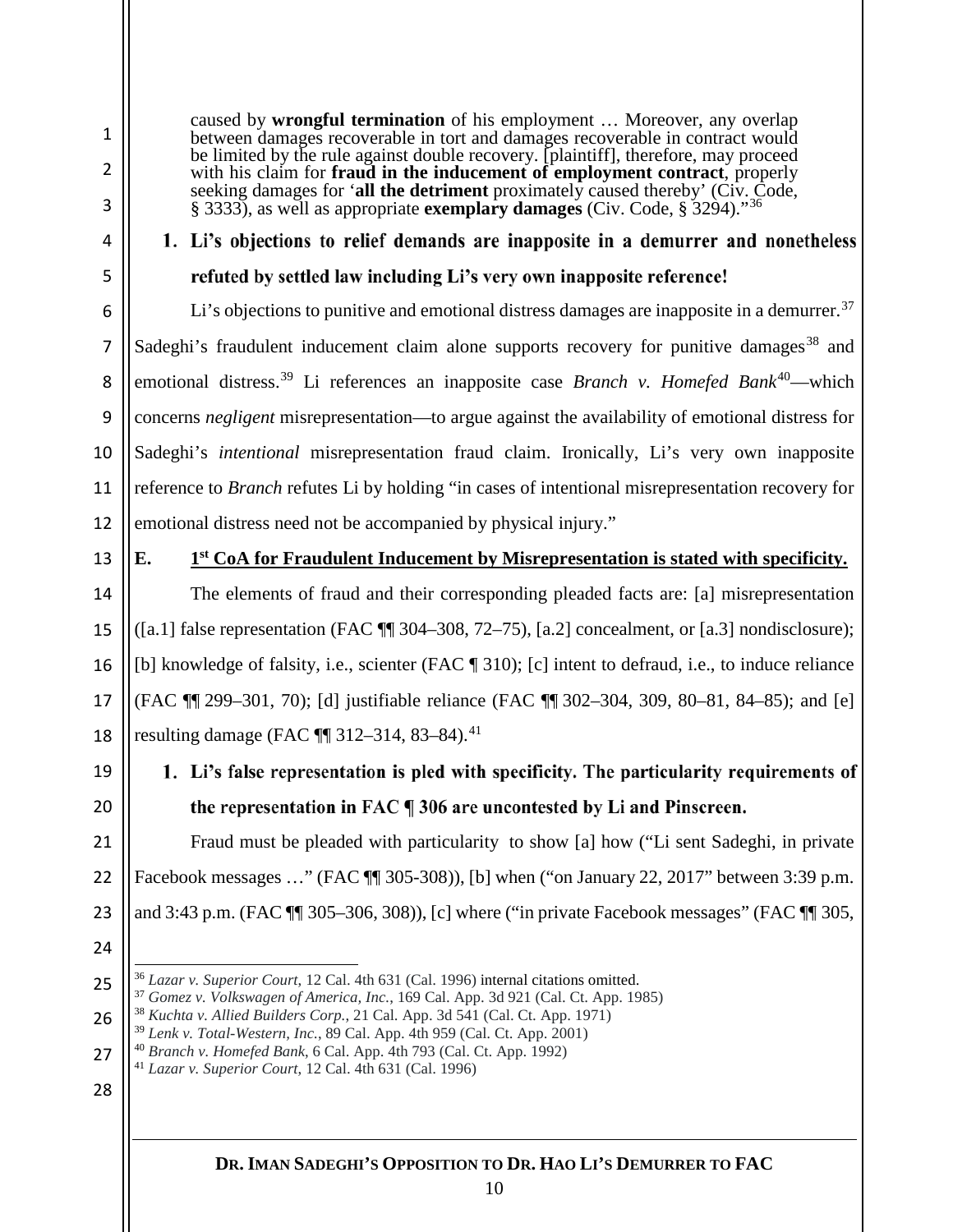<span id="page-11-3"></span><span id="page-11-2"></span><span id="page-11-1"></span><span id="page-11-0"></span>

| $\mathbf{1}$ | 308)), [d] to whom ("Sadeghi" (FAC ¶ 305–306, 308)), and [e] by what means ("in private                                                                                                                                                                                                                                      |  |  |
|--------------|------------------------------------------------------------------------------------------------------------------------------------------------------------------------------------------------------------------------------------------------------------------------------------------------------------------------------|--|--|
| 2            | Facebook messages" (FAC $\P$ 305, 308)) the representations were tendered. <sup>42</sup>                                                                                                                                                                                                                                     |  |  |
| 3            | Furthermore, the requirement of specificity in a fraud action against a corporation requires                                                                                                                                                                                                                                 |  |  |
| 4            | the plaintiff to allege [f] the names of the persons who made the representations ("Li" (FAC                                                                                                                                                                                                                                 |  |  |
| 5            | $\P$ [305–306, 308)), [g] their authority to speak on behalf of the corporation ("on behalf of                                                                                                                                                                                                                               |  |  |
| 6            | Pinscreen, as its co-founder and CEO" (FAC [311)), [h] to whom they spoke ("Sadeghi" (FAC                                                                                                                                                                                                                                    |  |  |
| 7            | [1] 305–306, 308)), [i] what they said or wrote ("Sadeghi: '[] Autogenerated hair?' Li: 'Yes'"                                                                                                                                                                                                                               |  |  |
| 8            | (FAC ¶ 306, 308)), and [j] when the representation was made ("on January 22, 2017" between                                                                                                                                                                                                                                   |  |  |
| 9            | 3:39 p.m. and 3:43 p.m. (FAC ¶ 305-306, 308)). <sup>43</sup>                                                                                                                                                                                                                                                                 |  |  |
| 10           | [FAC ¶ 305]. On January 22, 2017, at 3:39 p.m., Li sent Sadeghi, in private                                                                                                                                                                                                                                                  |  |  |
| 11           | Facebook messages, two sets of input images as well as their corresponding<br>supposedly automatically generated ("autogenerated") output avatars. Sadeghi                                                                                                                                                                   |  |  |
| 12           | expressed his surprise and asked Li whether the avatar's hair was "autogenerated."<br>Li responded to Sadeghi in writing, "yes."                                                                                                                                                                                             |  |  |
| 13           | [FAC \ 306]. [January 22, 2017, at 3:43 p.m.] Sadeghi: "[] Autogenerated<br>hair?" Li: "Yes"                                                                                                                                                                                                                                 |  |  |
| 14           | [FAC [1] 307]. Li's claim that the presented avatars and their hair were                                                                                                                                                                                                                                                     |  |  |
| 15           | automatically generated was a brazen lie.                                                                                                                                                                                                                                                                                    |  |  |
| 16           | 2. Li's "speaking" demurrer improperly argues the fact of his misrepresentation and                                                                                                                                                                                                                                          |  |  |
| 17           | attempts to morph itself into an inapposite fact-determining minitrial.                                                                                                                                                                                                                                                      |  |  |
| 18           | Although Li's demurrer must admit that his statement was "a brazen lie" (FAC ¶ 307), Li                                                                                                                                                                                                                                      |  |  |
| 19           | improperly insists that his statement was not a lie. <sup>44</sup> Li then attempts a minitrial based on the extra                                                                                                                                                                                                           |  |  |
|              | 20    context provided by Exhibit C of the FAC. Li argues in his minitrial that because Li also stated                                                                                                                                                                                                                       |  |  |
| 21           | that the "quality" and "robustness" of the presented avatars can be improved, therefore the                                                                                                                                                                                                                                  |  |  |
| 22           | presented avatars and their hair shapes must have been "automatically generated." <sup>45</sup> Li's                                                                                                                                                                                                                         |  |  |
| 23           | inapposite factual deduction is a non sequitur; Sadeghi himself significantly improved the quality                                                                                                                                                                                                                           |  |  |
| 24           | of Pinscreen's avatars (FAC $\P$ 86–89) and the robustness of its infrastructure (FAC $\P$ 92–93)                                                                                                                                                                                                                            |  |  |
| 25           | all the while Li repeatedly misrepresented manually prepared avatars with manually prepared hair                                                                                                                                                                                                                             |  |  |
| 26           | shapes as "automatically generated" to the scientific community (FAC ¶ 97–221), Pinscreen's                                                                                                                                                                                                                                  |  |  |
| 27           | <sup>42</sup> Stansfield v. Starkey, 220 Cal. App. 3d 59 (Cal. Ct. App. 1990)<br><sup>43</sup> Tarmann v. State Farm Mut. Auto. Ins. Co., 2 Cal. App. 4th 153 (Cal. Ct. App. 1991)<br><sup>44</sup> Li's Demurrer 6:10-12; Pinscreen's Demurrer 4:10-12<br><sup>45</sup> Li's Demurrer 6:22-26; Pinscreen's Demurrer 4:21-26 |  |  |
| 28           |                                                                                                                                                                                                                                                                                                                              |  |  |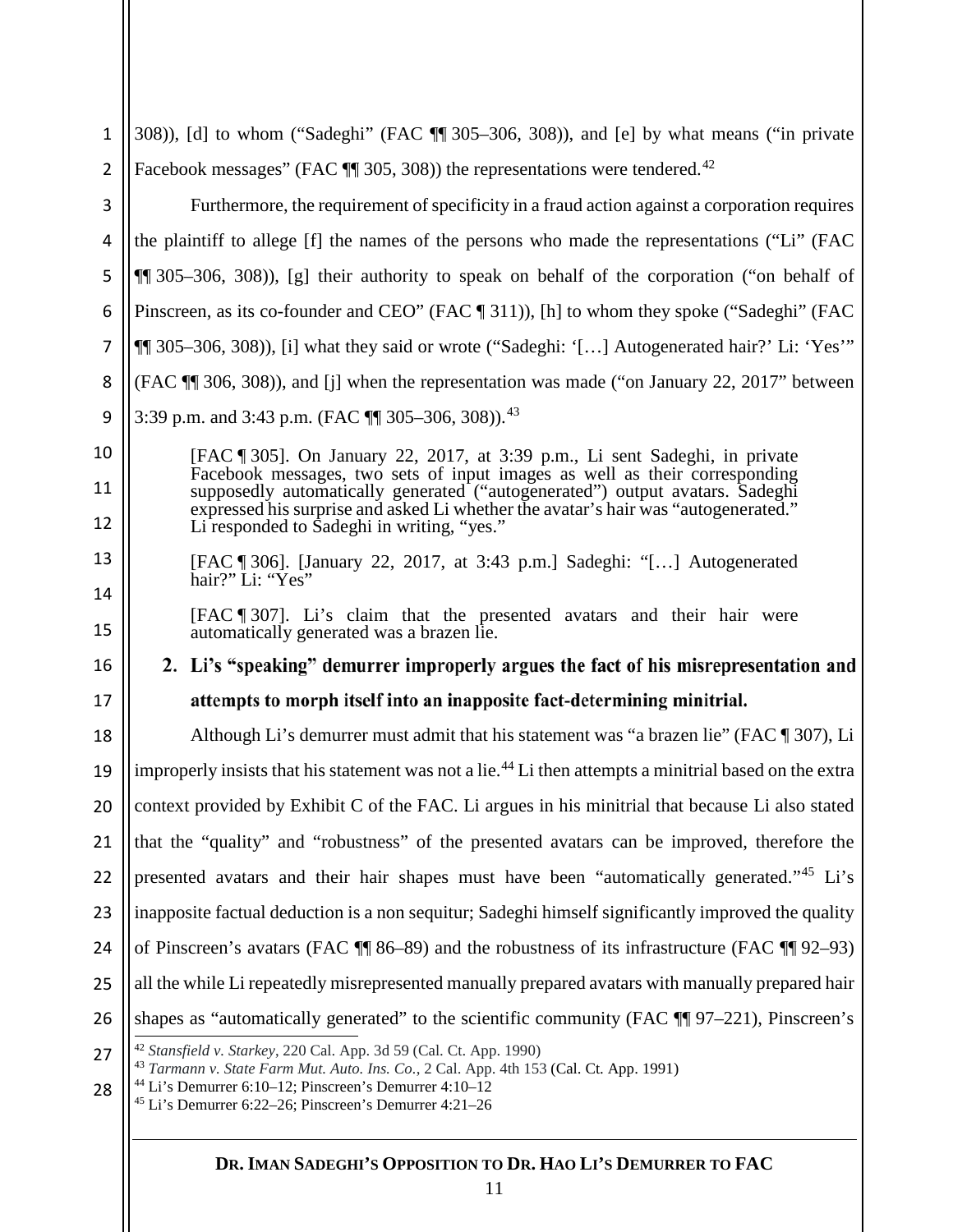<span id="page-12-3"></span><span id="page-12-2"></span><span id="page-12-1"></span><span id="page-12-0"></span>

| $\mathbf{1}$   | investors (FAC $\P$ 226–227) and the public (FAC $\P$ 174–221). Li's inefficacious deductive                                                                                                                                                                                          |                                                                                                                                                                                                  |  |
|----------------|---------------------------------------------------------------------------------------------------------------------------------------------------------------------------------------------------------------------------------------------------------------------------------------|--------------------------------------------------------------------------------------------------------------------------------------------------------------------------------------------------|--|
| $\overline{2}$ | fallacy at best frames an issue for the jury—not a demurrer—and must be disregarded.                                                                                                                                                                                                  |                                                                                                                                                                                                  |  |
| 3              | 3. Li's "speaking"—or rather "lying"—demurrer inject facts inconsistent with FAC                                                                                                                                                                                                      |                                                                                                                                                                                                  |  |
| 4              |                                                                                                                                                                                                                                                                                       | and contrives Sadeghi's "contemporaneous knowledge" of Li's fraud.                                                                                                                               |  |
| 5              |                                                                                                                                                                                                                                                                                       | Li improperly injects facts that Sadeghi's fraudulent inducement was "continued" and                                                                                                             |  |
| 6              | "occurring after [Sadeghi's] hiring." Li then uses his injected facts to deduct Sadeghi must have                                                                                                                                                                                     |                                                                                                                                                                                                  |  |
| $\overline{7}$ | had "contemporaneous knowledge" <sup>46</sup> of Li's fraud when Sadeghi was defrauded. But "Sadeghi                                                                                                                                                                                  |                                                                                                                                                                                                  |  |
| 8              | learned about [Li' fraud] only after resigning from Google and joining Pinscreen." (FAC ¶ 79.)                                                                                                                                                                                        |                                                                                                                                                                                                  |  |
| 9              | The Court must disregard Li's injected facts and inapposite minitrials and overrule Li's demurrer.                                                                                                                                                                                    |                                                                                                                                                                                                  |  |
| 10             | F.<br>2 <sup>nd</sup> CoA for Fraudulent Inducement by Concealment is stated properly.                                                                                                                                                                                                |                                                                                                                                                                                                  |  |
| 11             |                                                                                                                                                                                                                                                                                       | The elements of fraud and their corresponding pleaded facts are: [a] misrepresentation                                                                                                           |  |
| 12             | ([a.1] false representation, [a.2] concealment (FAC $\P$ 317–319, 70, 79), or [a.3] nondisclosure);                                                                                                                                                                                   |                                                                                                                                                                                                  |  |
| 13             | [b] knowledge of falsity, i.e., scienter (FAC ¶ 320, 323, 79); [c] intent to defraud, i.e., to induce                                                                                                                                                                                 |                                                                                                                                                                                                  |  |
| 14             | reliance (FAC ¶ 320–323, 70–71, 79); [d] justifiable reliance (FAC ¶ 321–323, 80–82, 84–85);                                                                                                                                                                                          |                                                                                                                                                                                                  |  |
| 15             |                                                                                                                                                                                                                                                                                       | and [e] resulting damage (FAC ¶ 325-326, 83-84). <sup>47</sup>                                                                                                                                   |  |
| 16             | 1. Li owed Sadeghi—as a prospective employee—a duty to disclose.                                                                                                                                                                                                                      |                                                                                                                                                                                                  |  |
| 17             |                                                                                                                                                                                                                                                                                       | "[C]ircumstances in which nondisclosure or <b>concealment</b> may constitute                                                                                                                     |  |
| 18             |                                                                                                                                                                                                                                                                                       | actionable fraud:  when the defendant had exclusive knowledge of material<br>facts not known to the plaintiff  'Thus, a <b>duty to disclose</b> may arise from the                               |  |
| 19             |                                                                                                                                                                                                                                                                                       | relationship between seller and buyer, employer and prospective employee,<br>doctor and patient, or parties entering into any kind of contractual agreement. (Civ.<br>Code, § 1572, subd. 3.)"48 |  |
| 20             |                                                                                                                                                                                                                                                                                       | 2. Each pleaded conclusion of fact or law is reasonably inferable from the ultimate                                                                                                              |  |
| 21             |                                                                                                                                                                                                                                                                                       | facts. FAC is sufficient to appraise Li of the basis Sadeghi is seeking relief.                                                                                                                  |  |
| 22             |                                                                                                                                                                                                                                                                                       |                                                                                                                                                                                                  |  |
| 23             |                                                                                                                                                                                                                                                                                       | "[T] he distinction between conclusions of law and ultimate facts is not at all clear<br>and involves at most a matter of degree.  What is important is that the                                 |  |
| 24             |                                                                                                                                                                                                                                                                                       | complaint as a whole contain sufficient facts to apprise the defendant of the basis<br>upon which the plaintiff is seeking relief." <sup>49</sup>                                                |  |
| 25             | $\bullet$                                                                                                                                                                                                                                                                             | <b>Data Fabrication:</b> Reasonably inferable from the ultimate fact that Li intentionally                                                                                                       |  |
| 26             |                                                                                                                                                                                                                                                                                       | misrepresented manually prepared avatars as automatically generated to the public,                                                                                                               |  |
| 27             | <sup>46</sup> Li's Demurrer 4:10-11, 7:9, 7:22-23; Pinscreen's Demurrer 3:2-3, 5:7, 5:20                                                                                                                                                                                              |                                                                                                                                                                                                  |  |
| 28             | $47$ Lazar v. Superior Court, 12 Cal. 4th 631 (Cal. 1996)<br><sup>48</sup> LiMandri v. Judkins, 52 Cal. App. 4th 326 (Cal. Ct. App. 1997) internal citations omitted.<br><sup>49</sup> Perkins v. Superior Court, 117 Cal. App. 3d 1 (Cal. Ct. App. 1981) internal citations omitted. |                                                                                                                                                                                                  |  |
|                |                                                                                                                                                                                                                                                                                       |                                                                                                                                                                                                  |  |
|                |                                                                                                                                                                                                                                                                                       |                                                                                                                                                                                                  |  |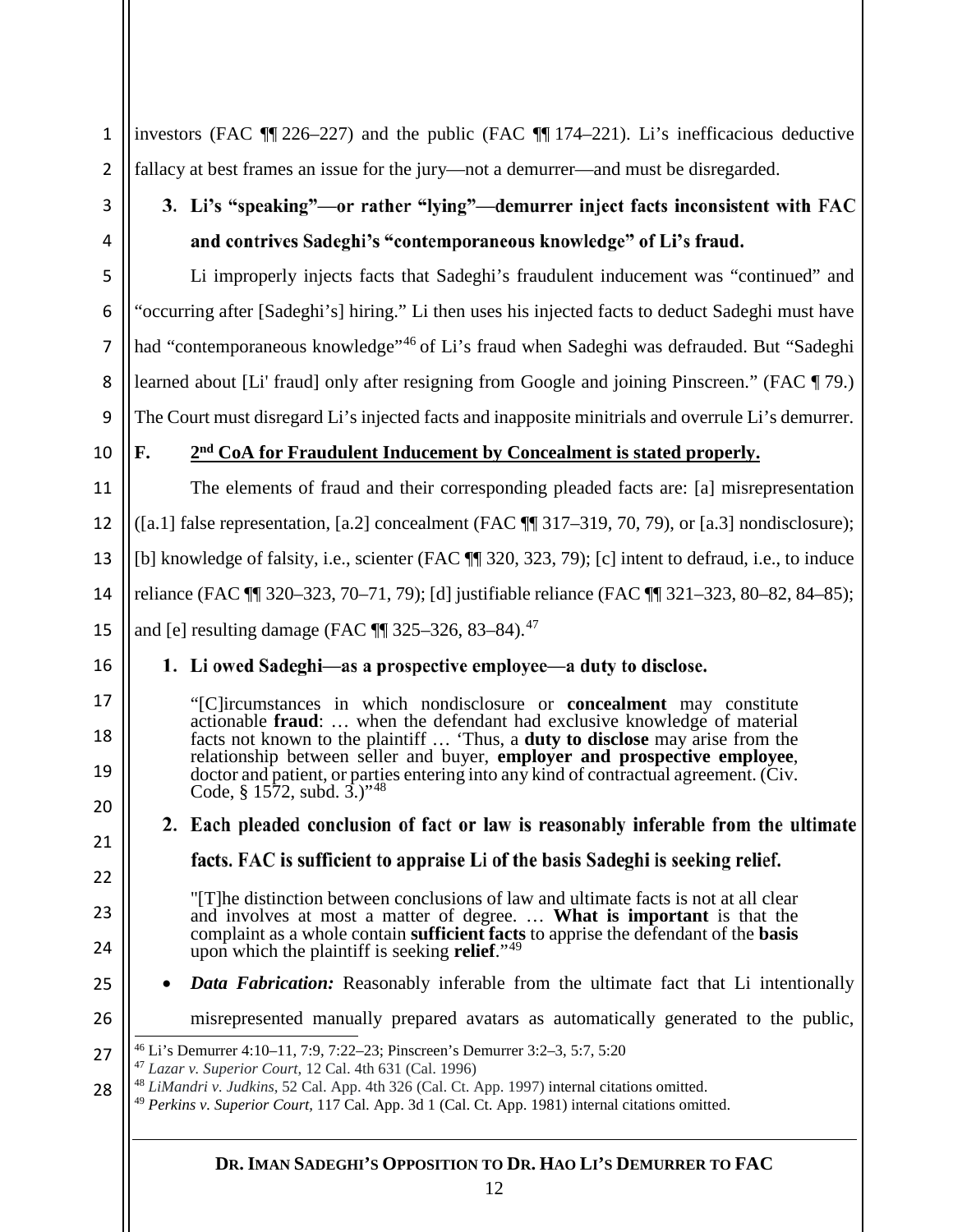2

3

4

5

6

7

8

9

10

11

12

13

14

15

16

17

18

19

20

21

 $22$ 

23

24

25

26

27

<span id="page-13-0"></span>28

scientific community, and investors (FAC  $\P$  97–221, 226–227).

- *Academic Misconduct:* Reasonably inferable from the following ultimate facts: [a] Li misrepresented fabricated avatars as automatically generated in several scientific representations (FAC ¶¶ 97–221, 76) including [a.1] ACM's SIGGRAPH 2017 Technical Papers submission (FAC ¶ 112–114), [a.2] SIGGRAPH 2017 Real-Time Live submission (FAC ¶¶ 115–125, 76), [a.3] SIGGRAPH Asia 2017 Technical Papers submission (FAC ¶¶ 126–173, 76), and [a.4] SIGGRAPH 2017 Real-Time Live public demo (FAC ¶¶ 174–221, 76); and [b] Li exploited his position as a reviewer and shared confidential under-review scientific submissions for his commercial gain (FAC ¶ 222).
- *Fraud on Investors:* Reasonably inferable from the following ultimate facts: Li misrepresented fabricated avatars as automatically generated in his representations to [a] Pinscreen's potential investors (FAC ¶ 103); [b] Pinscreen's actual investors including Softbank Venture Korea (FAC ¶¶ 226–227, 76); and [c] the public including during Pinscreen's SIGGRAPH 2017 Real-Time Live demo (FAC ¶¶ 174–221, 76).
- *Labor Law Violations:* Reasonably inferable from the following ultimate facts: [a] Li refused to pay overtime to non-exempt Pinscreen employees while pressuring them to work during the nights, weekends, and holidays, as much as 120 hours per week (FAC ¶¶ 228–236); [b] Li harassed, bullied, and discriminated against an intern employee on the basis of their suspected disability (FAC ¶ 237); and [c] Li discriminated against an employee on the basis of having a newborn baby (FAC ¶ 238).
- **Immigration Law Violations:** Reasonably inferable from the following ultimate facts: [a] Li and his wife Yen-Chun Chen—Pinscreen's CFO and co-founder—both performed work for Pinscreen without work visas (FAC ¶¶ 240, 242–247) and [b] Li pressured Pinscreen employees to work [b.1] without a work visa, [b.2] before their work visa's start date or [b.3] while employed at other companies as summer interns (FAC ¶ 241).
	- 3. Less specificity is required since Li possess full information concerning his violations.
		- "**Less specificity** in pleading fraud is required when ... the defendant must necessarily possess **full information** concerning the **facts of the controversy**."[50](#page-13-0)

50 *Cansino v. Bank of Am.*, 224 Cal. App. 4th 1462 (Cal. Ct. App. 2014) internal citations omitted.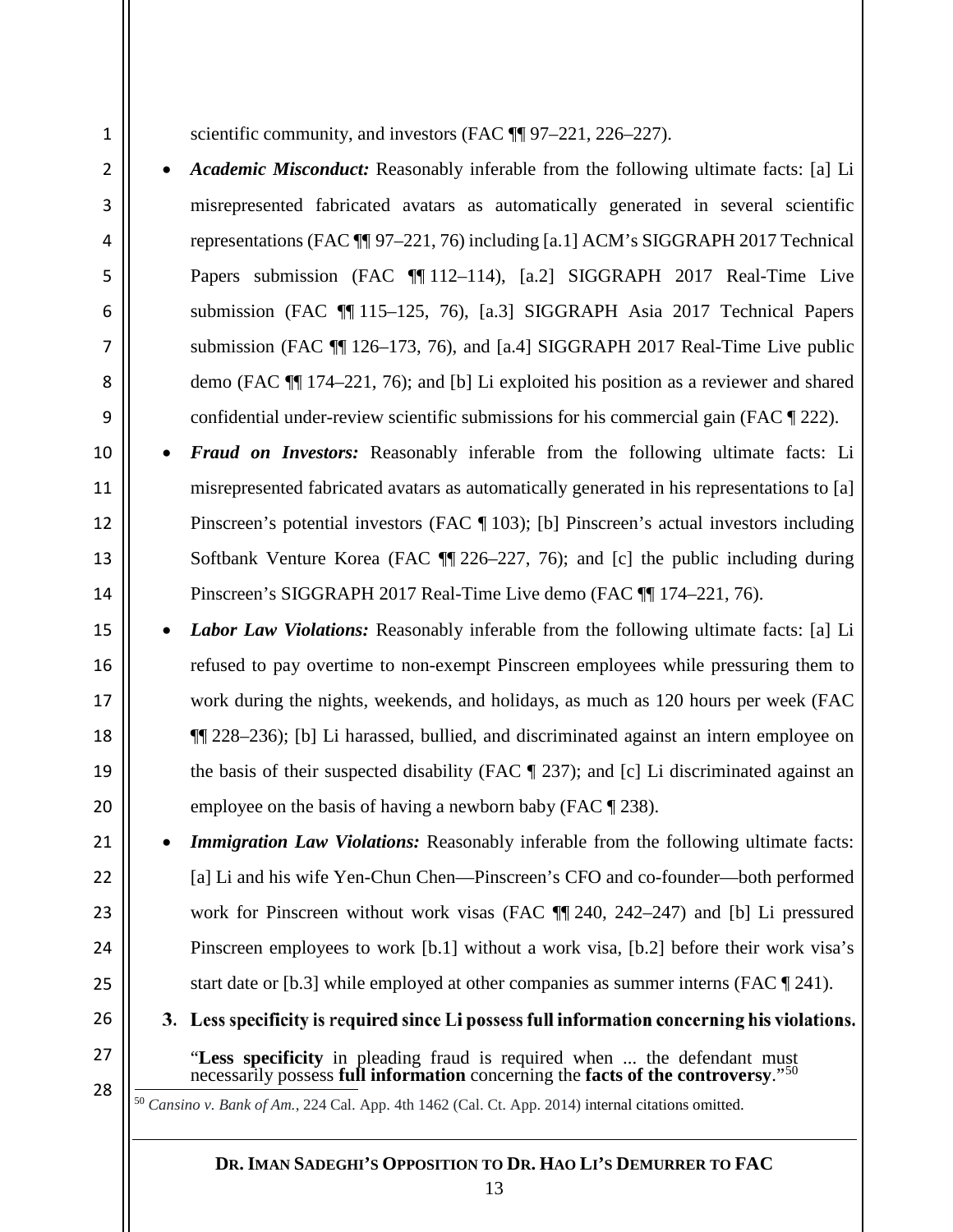<span id="page-14-4"></span><span id="page-14-3"></span><span id="page-14-2"></span><span id="page-14-1"></span><span id="page-14-0"></span>Less specificity in pleading is required since Li must have full information concerning his 1 2 and Pinscreen's illegal practices as he had an active role in all of them (FAC ¶ 320). Li's demurrer 3 to the 2nd CoA must be overruled. **G. 3rd CoA for Battery is stated with required particularity and WC is not a remedy.** 4 5 The elements of battery and their corresponding pleaded facts are: [a] defendant 6 intentionally did an act which resulted in a harmful or offensive contact with plaintiff (FAC 7  $\P$ [[ 329–330, 334–337, 280); [b] without plaintiff's consent (FAC  $\P$ [ 334, 329); and [c] the harmful or offensive contact caused injury to the plaintiff (FAC ¶ 335–336).<sup>[51](#page-14-0)</sup> 8 9 1. "Touching" is the core element of battery and not a legal conclusion as Li contends 10 and "Intent" is to commit the act and not to injure, contrary to Li's postulation.<sup>52</sup> 11 ["](#page-14-1)**"[T]he least touching" may constitute battery**. In other words, force against the person is enough; it need not be violent or severe, it need not cause bodily 12 harm or even pain, and it need not leave any mark.' ... A person need not have an intent to injure to commit a battery. He only needs to **intend to commit the act**."[53](#page-14-2) 13 2. Less particularity required since Li had exclusive access to the footage of battery. 14 "**Less particularity** is required when it appears that defendant has **superior** 15 **knowledge** of the facts, so long as the pleading gives notice of the issues **sufficient** to enable preparation of a defense." 16 Li publicly denied the battery to the press and refused to produce the security camera 17 footage during discovery. The footage<sup>55</sup>—which was obtained through a subpoena of Pinscreen's 18 building security after the FAC was filed—confirms Sadeghi's allegations and exposes Li's lies. 19 Furthermore, since Li has already presented an *inapposite weak* defense in his "speaking" 20 demurrer, the FAC must have been sufficient. The 3<sup>rd</sup> CoA for battery must be upheld. 21 **H. 8th CoA for Intentional Interference with Contract is stated properly.** 22 The elements of tortious interference with contractual relations and their corresponding 23 pleaded facts are: [a] a valid contract between plaintiff and a third party (FAC ¶ 385); [b] 24 defendant's knowledge of this contract (FAC ¶ 386); [c] defendant's intentional acts designed to <sup>51</sup> *Fluharty v. Fluharty*, 59 Cal. App. 4th 484 (Cal. Ct. App. 1997) 25 <sup>52</sup> Li's Demurrer 11:4–6, 12:1–3 26 <sup>53</sup> *People v. Mansfield*, 200 Cal. App. 3d 82 (Cal. Ct. App. 1988) internal citations omitted. <sup>54</sup> *Okun v. Superior Court*, 29 Cal. 3d 442 (Cal. 1981) internal citations omitted. 27 <sup>55</sup> <http://sadeghi.com/dr-iman-sadeghi-v-pinscreen-inc-et-al/#battery>28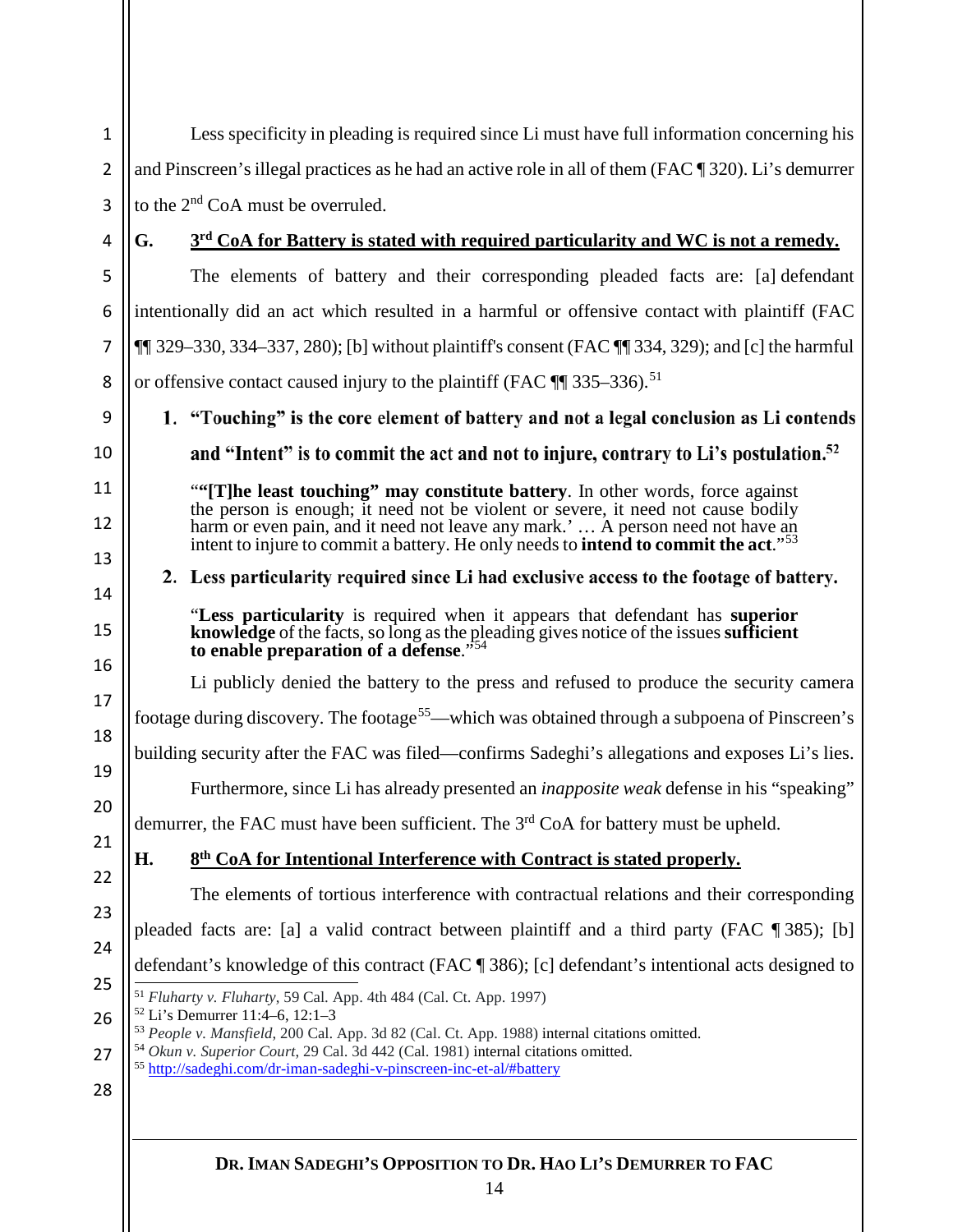1 2 3 4 induce a breach or disruption of the contractual relationship (FAC ¶¶ 384, 387–389); [d] actual breach or disruption of the contractual relationship (FAC ¶¶ 387–389); and [e] resulting damage (FAC ¶¶ 390–391). [56](#page-15-0) Acting based on his personal motives (FAC ¶¶ 384, 388), Li is stranger to Sadeghi's contract with Pinscreen and therefore liable for intentional interference.

5

### **I. 9th CoA for IIED is stated properly and as discussed WC provides no remedy.**

6 7 8 9 10 11 12 13 14 The elements of the tort IIED and their corresponding pleaded facts are: [a] extreme and outrageous conduct by the defendant (FAC ¶¶ 394, 396) with [b] intention to cause (FAC ¶ 395), or reckless disregard of the probability of causing (FAC ¶ 395) emotional distress; [c] severe emotional suffering (FAC ¶¶ 393, 397, 391, 335, 326, 313); and [d] actual and proximate causation of the emotional distress (FAC ¶¶ 393, 397, 391, 335, 326, 313). Behavior may be considered outrageous if a defendant [e] abuses a relation or position which gives him power to damage the plaintiff's interest (FAC ¶ 394); [f] knows the plaintiff is susceptible to injuries through mental distress  $(Id.)$ ; or [g] acts intentionally or unreasonably with the recognition that the acts are likely to result in illness through mental distress (FAC  $\P$  394–395).<sup>[57](#page-15-1)</sup>

15

16

17

18

19

### **J. 13th CoA for Negligence / Breach of Constructive Bailment is stated properly.**

The elements of negligence and their corresponding pleaded facts are [a] duty (FAC  $\P\P$  422–423), [b] breach (*Id.*), [c] causation (FAC  $\P$  421–423), and [d] damages (*Id.*).<sup>[58](#page-15-2)</sup>

For more discussion see Opposition to Pinscreen's Demurrer 13:12.

## **K. 14th CoA for Invasion of Privacy is stated properly and WC is not a remedy.**

20 21 22 23 The elements of intrusion tort and their corresponding pleaded facts are: [a] intrusion into a private place, conversation, or matter (FAC ¶¶ 426–427), [b] in a manner highly offensive to a reasonable person (FAC ¶ 425).<sup>[59](#page-15-3)</sup> Defendants intruded Sadeghi's backpack in a highly offensive manner (FAC ¶ 425–428). For more discussion see Opposition to Pinscreen's Demurrer 14:7.

#### 24 25 **L. Were any portion of Li's demurrer to be sustained, Sadeghi requests leave to amend.**  Should the Court sustain any portion of Li's demurrer, Sadeghi requests leave to amend

26 pursuant to Code of Civil Procedure §§ 472a, subd. (c), 473 subd. (a)(1).<br><sup>56</sup> *Pacific Gas Electric Co. v. Bear Stearns Co.*, 50 Cal. 3d 1118 (Cal. 1990)

<span id="page-15-3"></span><span id="page-15-2"></span>28 <sup>58</sup> *Melton v. Boustred*, 183 Cal. App. 4th 521 (Cal. Ct. App. 2010) <sup>59</sup> *Sanders v. American Broadcasting Companies, Inc.*, 20 Cal. 4th 907 (Cal. 1999)

<span id="page-15-1"></span><span id="page-15-0"></span><sup>27</sup>

<sup>57</sup> *McDaniel v. Gile*, 230 Cal. App. 3d 363 (Cal. Ct. App. 1991)